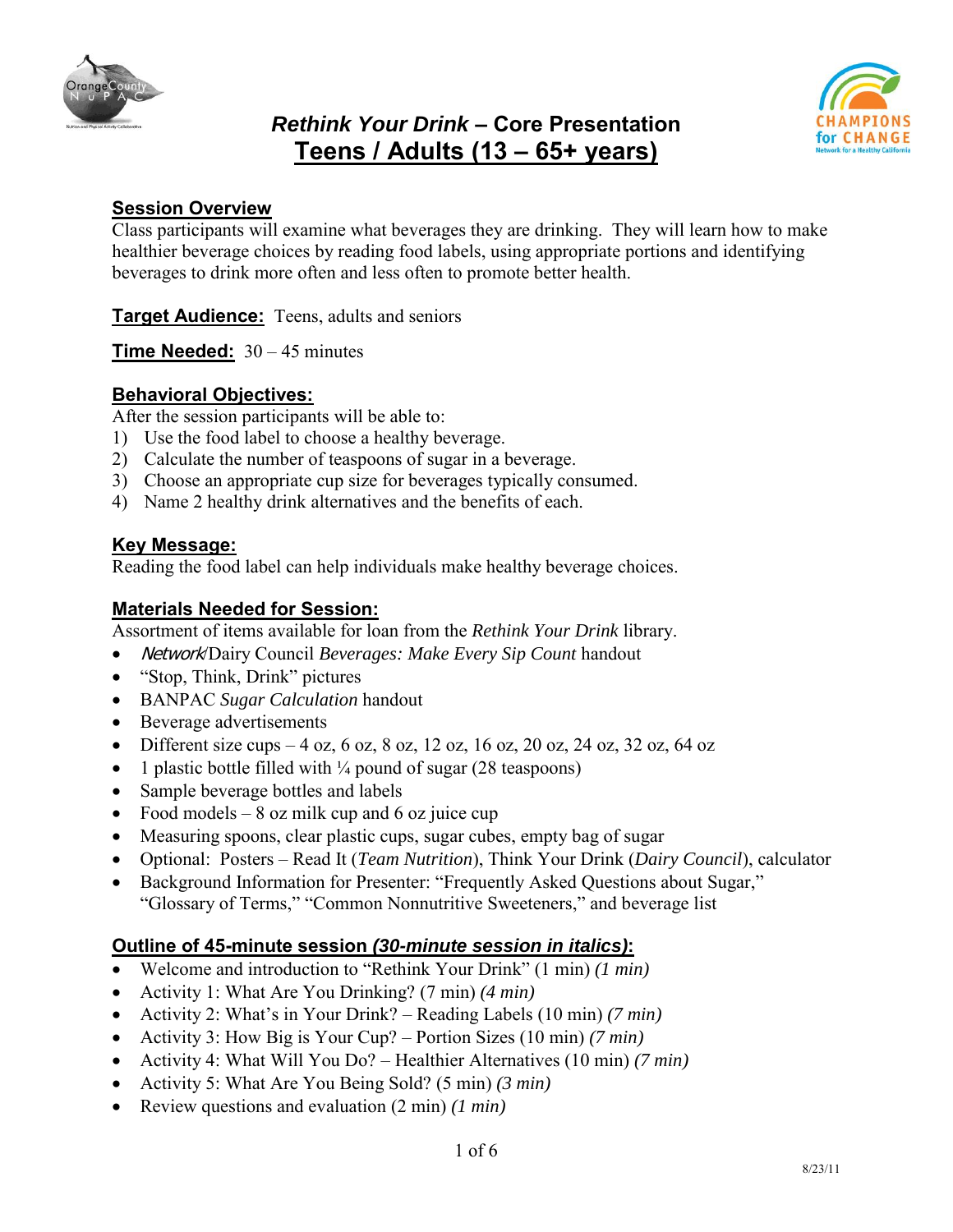## **Welcome to Rethink Your Drink**

- 1. Introduce the class topic and review the class objectives. Ask the following questions:
	- a. Would you split this soda with a friend? (Show a 20 oz soda bottle.) Emphasize the fact that there are  $2\frac{1}{2}$  servings in the bottle and that most people drink the entire soda and do not share.
	- b. Coffee is low in calories so I enjoy my frappucino every day true or false? False –Many of the coffee drinks today have added calories and sugar.
	- c. Sugar makes you fat true or false?

False – Sugar itself does not make you fat. However, if you eat too many calories your body will store the unused calories as fat and you may gain weight. It is important to make sure you balance the foods you eat with physical activity.

2. Today we are going to learn ways to make healthy drink choices.

## **Activity 1: What Are You Drinking?**

- 1. Ask "What drinks do you consume during the day?"
	- a. Activity: Based on responses, display  $4 5$  beverage bottles/containers. Have participants guess which drink has the most sugar and which drink has the least sugar. Reveal which beverage has the most and least sugar and how many teaspoons of sugar are in each bottle/container. Ask "Are you surprised to see how much sugar is in these beverages?"
- 2. Ask "How much added sweeteners including sugar do you think the average American consumes in a year?" *(Includes food and beverages.)*
	- a. Almost 100 pounds a year…which is almost a quarter pound of sugar and other sweeteners a day!
	- b. This is what a quarter pound of sugar looks like. (Hold up 28 teaspoons of sugar in a clear plastic bottle.)
- 3. Ask "What could happen if we drink a lot of sugary beverages?"
	- a. Tooth decay cavities
	- b. We may not drink beverages that are healthy for us like water and milk.
		- Sugary drinks can take the place of milk consumption. This means less calcium intake which can result in weak bones.
		- Emphasize the importance of calcium for strong bones, especially during the teen years. The most rapid bone growth occurs during adolescence, so teens need more calcium.
	- c. May lead to weight gain/obesity which can lead to serious health problems such as heart disease, type 2 diabetes and certain cancers.

## **Activity 2: What's in your Drink? – Reading Labels**

Distribute sample beverage bottles (participants may have to share).

- 1. Point to the Nutrition Facts Label and ingredient list on one of the bottles.
	- a. Explain that just like the foods we eat, all beverages must have both of these items on the package to tell us what is in our drinks.
	- b. Highlight the following sections on the Nutrition Facts label:
		- i. Serving size Tells how many ounces are in one serving and the number of servings in the container
		- ii. Calories Tells how many calories are in one serving (not the container)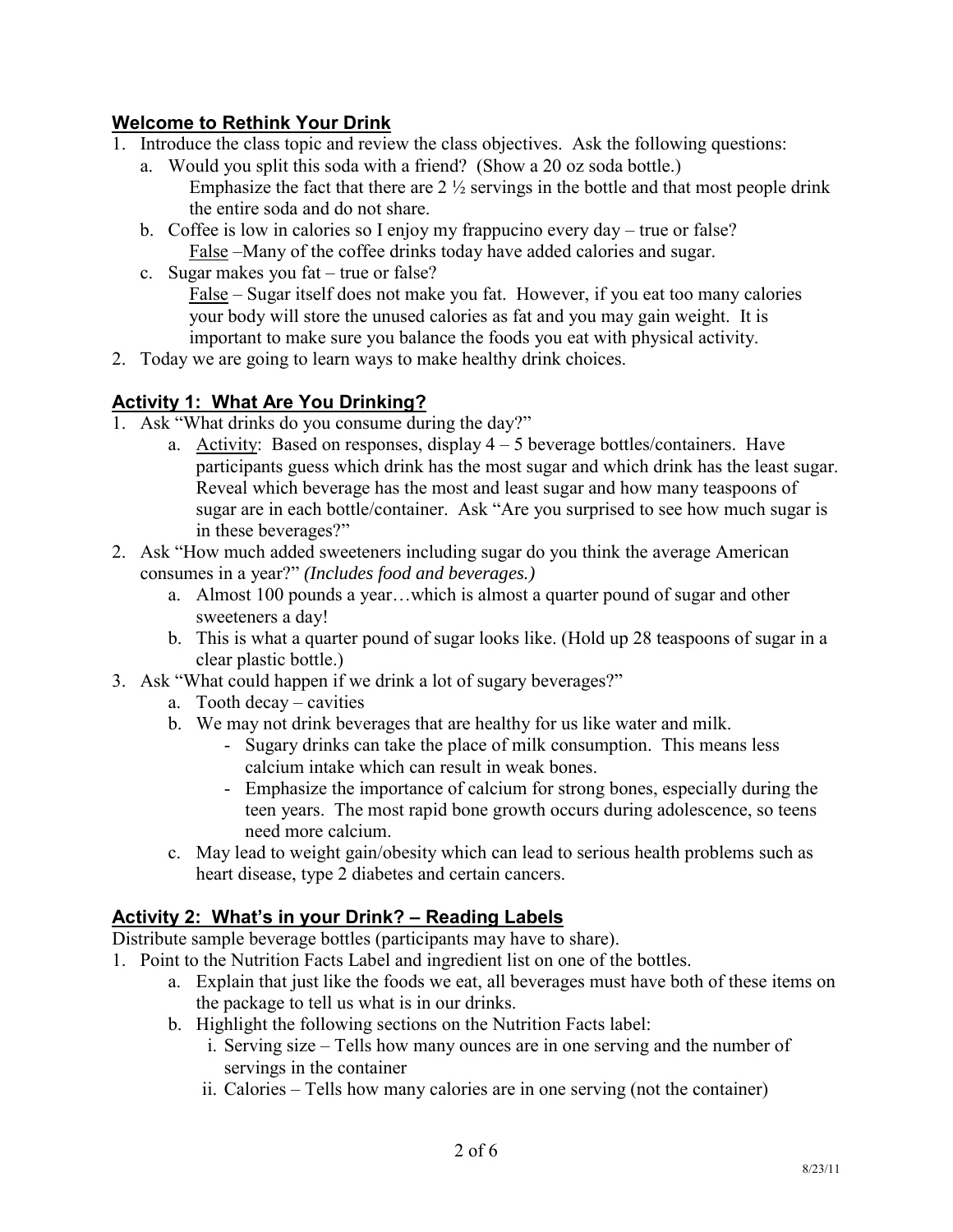- iii. Sugar Tells how much sugar is in one serving (not the container)
- iv. Nutrients Highlight calcium (milk) and vitamin C (100% juice)
- c. Ingredients: Discuss added sugar vs. natural sugar
	- i. Added sugar found in sweetened beverages such as soda, punch, fruit-flavored drinks, sports drinks, etc.
	- ii. Natural sugar found in fruit and 100% juice
	- iii. Discuss other names for sugar (high-fructose corn syrup, sucrose, dextrose, fructose, corn syrup, etc.)
- 2. Use 100% juice label and two fruit-flavored drink labels (less than100% juice) to discuss the difference between juice and juice/fruit-flavored drinks. Emphasize that the label should say "100% juice" in order for it to be "juice."
- 3. Calculating teaspoons of sugar in beverages:
	- Refer to the *Calculating Sugar* handout.
		- a. Show a 20 oz bottle of soda and ask participants to guess how many teaspoons of sugar are in the bottle. (Show a teaspoon. Answer  $= 17.5$  teaspoons)
		- b. How do we know there are 17.5 teaspoons of sugar in this bottle? By reading the label. (Distribute sample bottles and refer to the label on the bottle)
			- i. Look at the number of servings = 2.5 servings
			- ii. Look at grams of sugar for one serving  $= 28$  grams
			- iii. Multiply 28 grams by 2.5 servings  $= 70$  grams of sugar in the whole bottle
			- iv. Divide 70 grams by 4 grams = 17.5 teaspoons (There are  $\sim$  4 grams of sugar in 1 tsp)
				- Show the calculation on a large writing pad or white board.
			- v. Activity: Have a volunteer count 17 sugar cubes into a clear container. This is the amount of sugar in just one soda.
				- Would you put this much sugar in your coffee?
				- Did you know that if you drank just one 20 oz soda a day for a year you would consume 54 pounds of sugar! (Show empty bag of sugar.) This could result in gaining as much as 25 extra pounds! How many of you are going to rethink your drink?
- 4. Activity: Have participants practice finding serving size, calories, sugar and the ingredient list on the labels. Also have them practice calculating the amount of sugar in beverages using the beverage bottles and labels.

## **Activity 3: How Big is Your Cup – Portion Sizes**

- 1. Drinks come in many sizes. For example, my cup of milk may be this big (hold up a cup) and your cup of milk may be this big (hold up a different size cup).
	- a. Display different size cups and ask "Which size cup would you choose when drinking milk?...juice?...soda?...water?"
	- b. Use a 16 ounce cup to show what a "small" drink looks like at most fast food restaurants.
- 2. Show the food models for an 8 oz cup of milk and a 6 ounce cup of juice.
	- a. Discuss portion sizes for these and other beverages.
	- b. Explain the calories and sugar increase when the size of the cup increases.
	- c. Refer to the glass of milk on the *Beverages: Make Every Sip Count* handout. Tell participants to use this as a guide at home to compare portion sizes.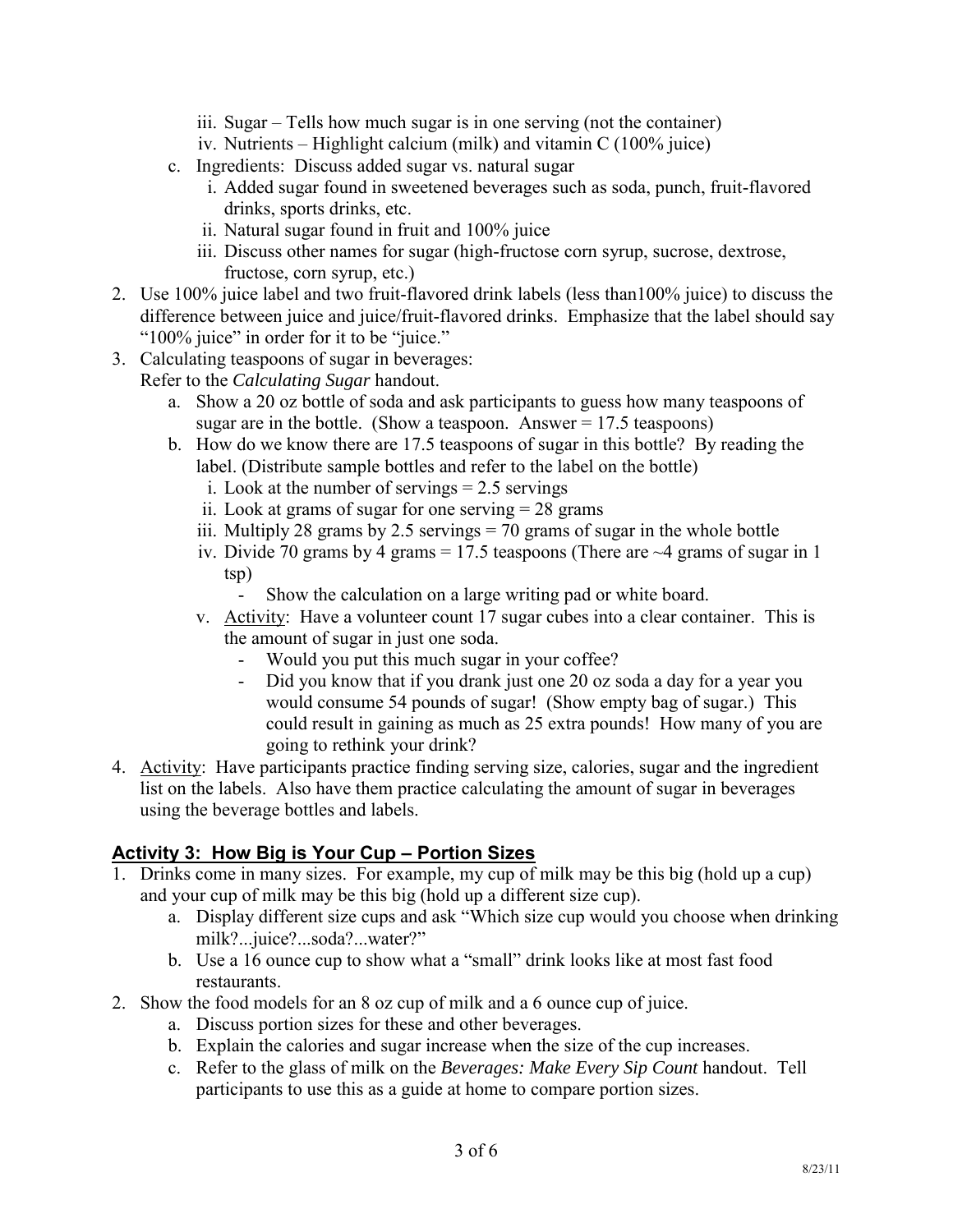- 3. How much do you need?
	- a. Milk and milk products make sure to consume enough calcium-rich foods:
		- i. Children need  $2 3$  cups of milk a day (16-24 oz)
		- ii. Teens need  $3 4$  cups of milk a day (24-32 oz)
		- iii. Pregnant women need  $3 4$  cups of milk a day (24-32 oz)
		- iv. Adults need  $2 3$  cups of milk a day (16-24 oz)
		- v. Discuss yogurt, cheese and fortified soy milk as alternatives to milk
	- b. Juice: Limit juice intake to 4 6 oz a day for children 1-6 years of age *(USDA guidelines)*
	- c. Water: Remember to drink water every day
		- i. More or less depending on activity level and weather
		- ii. Liquid from foods and other beverages counts toward our water intake. (Milk, 100% juice, fruits and vegetables, soups, etc.)

## **Activity 4: What Will You Do? – Healthier Alternatives**

- 1. Stop, Think, Drink
	- a. STOP: Display picture of "Stop" sign and say, "Next time you choose your drink, STOP and "Rethink'...am I making the best drink choice?"
	- b. THINK: Display the picture of the monkey and say, "These are three things to think about when choosing a drink":
		- i. Am I thirsty? (water)
		- ii. Will this help my bones, teeth and body? (milk, juice)
		- iii. Should I drink a little or a lot?
	- c. DRINK: Enjoy your good drink decision!
- 2. What are healthy drink options?
	- a. Water: "Stop" and "Think" about why water is good for you.
		- Most of our body is water, including muscles, blood, bones and brain; regulates body temperature, aids in digestion; promotes healthy skin.
		- Does not have calories or added sugar.

Drink:

- Try drinking tap water it saves money and has fluoride (bottled water usually does not have fluoride). Fluoride is added to tap water to help prevent cavities.
- b. Milk: "Stop" and "Think" about why milk is good for you.
	- Calcium for strong bones and teeth plus protein, vitamins and minerals. Sugary drinks can take the place of milk consumption. This means less calcium intake which can result in weak bones.
	- No added sugar unless you choose flavored milk.
	- Choose low-fat or non-fat milk to reduce your calorie and fat intake but still get the nutrients that milk contains.
	- Activity: Compare the label of 1% milk to the label of 1% chocolate milk or whole milk. Look at added sugar and fat.

Drink:

- Teens drink 3 cups a day; adults drink 2 cups a day.
- c. 100% fruit juice: "Stop" and "Think" about why juice is good for you.
	- Citrus juice (orange, grapefruit) is high in vitamin C, which supports healthy gums, wound healing and a strong immune system. Other juice (apple, grape, vegetable, etc.) – check the food label to see what vitamins are provided.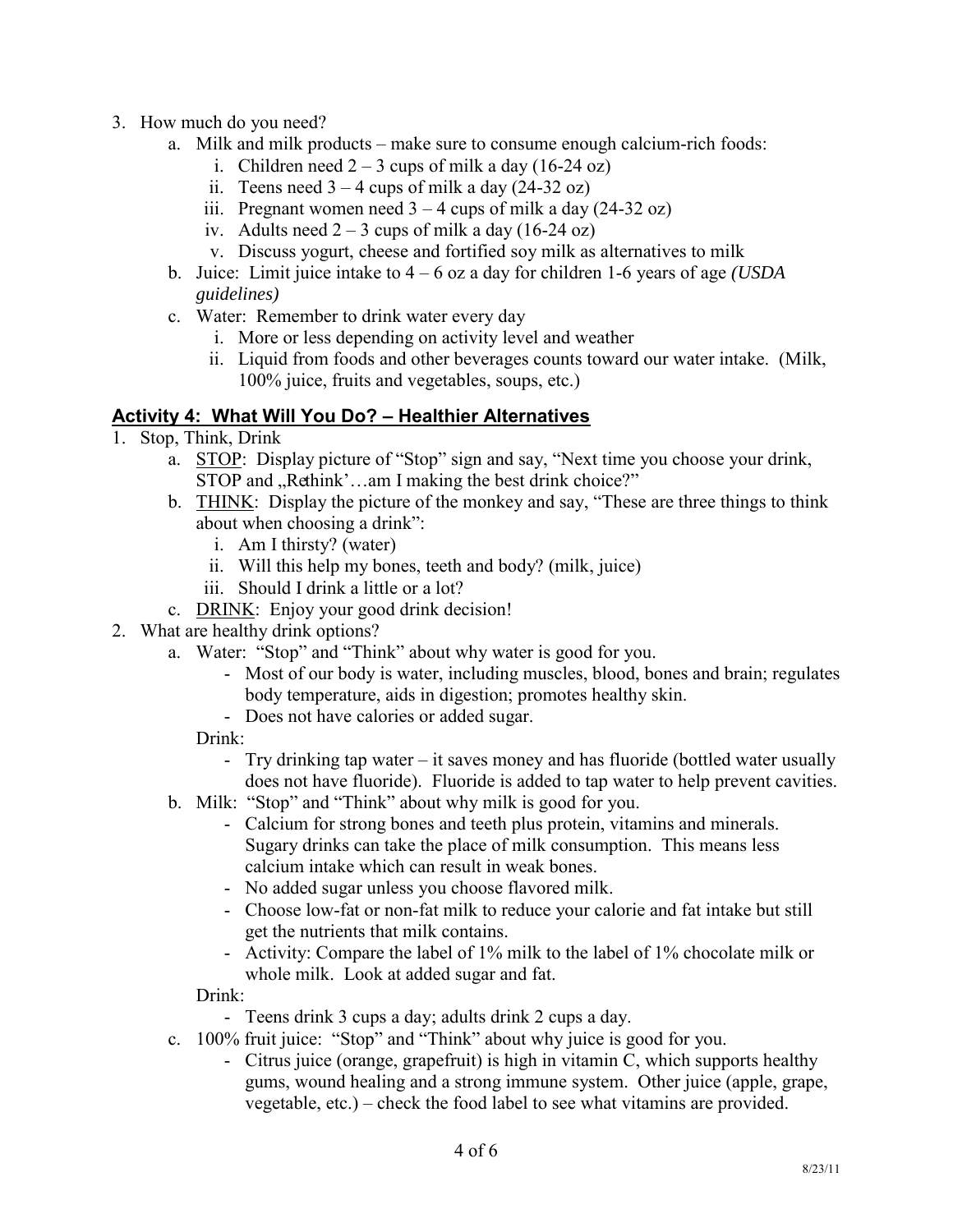- No added sugar.

Drink

- Limit juice to 4 6 oz a day for children 1-6 years of age. *(USDA guidelines)*
- Show how many oranges are used to make one cup of juice (4 5 oranges).
- d. Other beverages: There are many other drinks available including a variety of coffees, teas, diet sodas, sports and energy drinks and flavored waters. Use the food label to help you make healthier choices. Consider:
	- i. Calories and portion size
	- ii. Source of sweeteners / non-nutritive sweeteners
	- iii. Caffeine
	- iv. Other ingredients question if these items are truly beneficial and if you need them for good health.
- 3. Activity Make a Pledge to Rethink Your Drink:
	- a. Ask participants to think about the beverages they usually consume on a typical day.
	- b. Ask participants to list two beverages they will drink more of and two beverages they will drink less of. Use the *Beverages: Make Every Sip Count* handout to set a goal.

## **Activity 5: What Are You Being Sold?**

We know it is important to stop and think before we drink but what is the beverage industry telling us? Let"s look at some advertisements for beverages and ask "What are we being sold, health or something else?"

- 1. Some ads promote healthy options, such as milk, water and 100% juice (show the milk ad).
	- a. What is this ad telling you?
	- b. What technique is being used to sell the product?
	- c. Is it realistic and truthful?
	- d. Is it a good use of your food budget dollars?
- 2. Some ads promote products that have added ingredients, such as energy drinks, sports drinks and specialty waters (show the specialty water ad).
	- a. What is this ad telling you?
	- b. What technique is being used to sell the product?
	- c. Is it realistic and truthful?
	- d. Is it a good use of your food budget dollars?
- 3. Other ads promote products that are high in sugar and low in nutrition, such as soda and fruit drinks (show the ads for soda products).
	- a. What is this ad telling you?
	- b. What technique is being used to sell the product?
	- c. Is it realistic and truthful?
	- d. Is it a good use of your food budget dollars?
- 4. **Optional:** Food Demonstration or Taste Test
	- a. Taste test of 1% milk
	- b. Smoothie options (Emphasize the smoothie as a snack or meal, not a drink.)
		- i. Tropical Eye Opener (from the Network cookbook "*Everyday Healthy Meals*")
		- ii. Jicama Piña Breeze (the Network cookbook "*Healthy Latino Recipes*")
		- iii. Strawberry or Mango Smoothie (from the Network cookbook "Soulful Recipes")
		- iv. Banana and Peach Smoothie: Blend bananas, peaches (fresh, frozen or canned) and low-fat vanilla yogurt